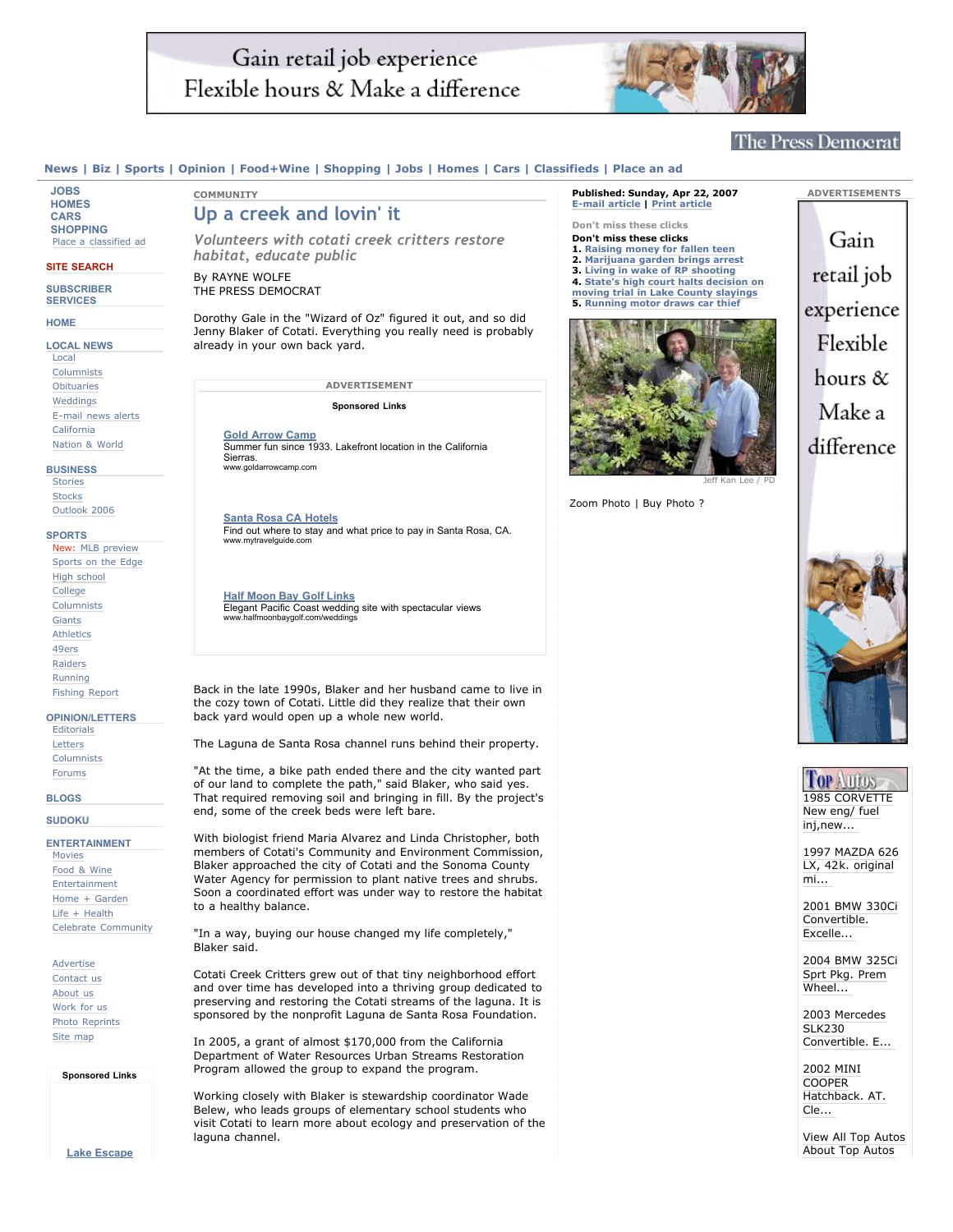**Lake Escape Resort - CA** Lakefront Family Reunion Resort 18 cottages, event lawn, boat slips

"People ask us when we're going to be done. I don't think we'll ever be done. At some point, the planting will be done, but maintaining everything will take a lot of energy," Belew said.

Volunteers are always welcome to help with planting, which stabilizes banks and reduces soil erosion. Community planting days are held during the winter and spring.

Teacher Karen Mitchell of Congregation Ner Shalom school, Dor Hadash, has been bringing students to the creek restoration site for several years.

"They love it. I have kids who have seen trees they planted grow up. This fits in with our beliefs about repairing the world," Mitchell said.

Sonoma State University student Whitney Diver recently participated in a Critters project in preparation for a spring break service project in Moab, Utah.

"A group of us needed to get a feel about what restoration is all about and Cotati Creek Critters was a big help," Diver said.

"We learned how to plant trees, how to sustain them using cardboard mulch and hay, protect them from flooding with stakes, that sort of thing. A lot of manual labor, but fun," said Diver.

As spring turns to summer, planting days end, and the Critters "Inside/Outside" nature education series commences. From April through September, the group hosts a variety of nature walks, a bike ride, a tour of the laguna treatment plant and an afternoon focusing on insects.

Volunteers say the work is rewarding and needed.

"I go out there every day and I can't believe the level of maintenance the Critters bring. I do a lot of river restoration and technically, they are really doing the right thing. They are increasing the complexity of the habitat," said Critters volunteer Kallie Kull, who lives in Cotati and works as an environmental planner for Marin County Public Works.

To learn more about the Cotati Creek Critters, visit www.creeks.cotati.info or call Jenny Blaker at 792-4422.

You can reach Staff Writer Rayne Wolfe at 521-5240 or rayne.wolfe@pressdemocrat.com.

#### **COMMENT ON THIS ARTICLE**

Comments can take a few minutes to display.

 $\leftarrow$ 

**Comment Guidelines** 

Personal attacks and profanity are not permitted. See our full User Agreement and use THIS LINK to notify us of concerns about a comment. We'll then promptly review and remove it if it falls outside our guidelines. Site registration is required to post. Click here to register

Pressdemocrat.com User IDs (first part of registered email address) will display with posts. Non-registered users can still view comments

**VIEW COMMENTS!**